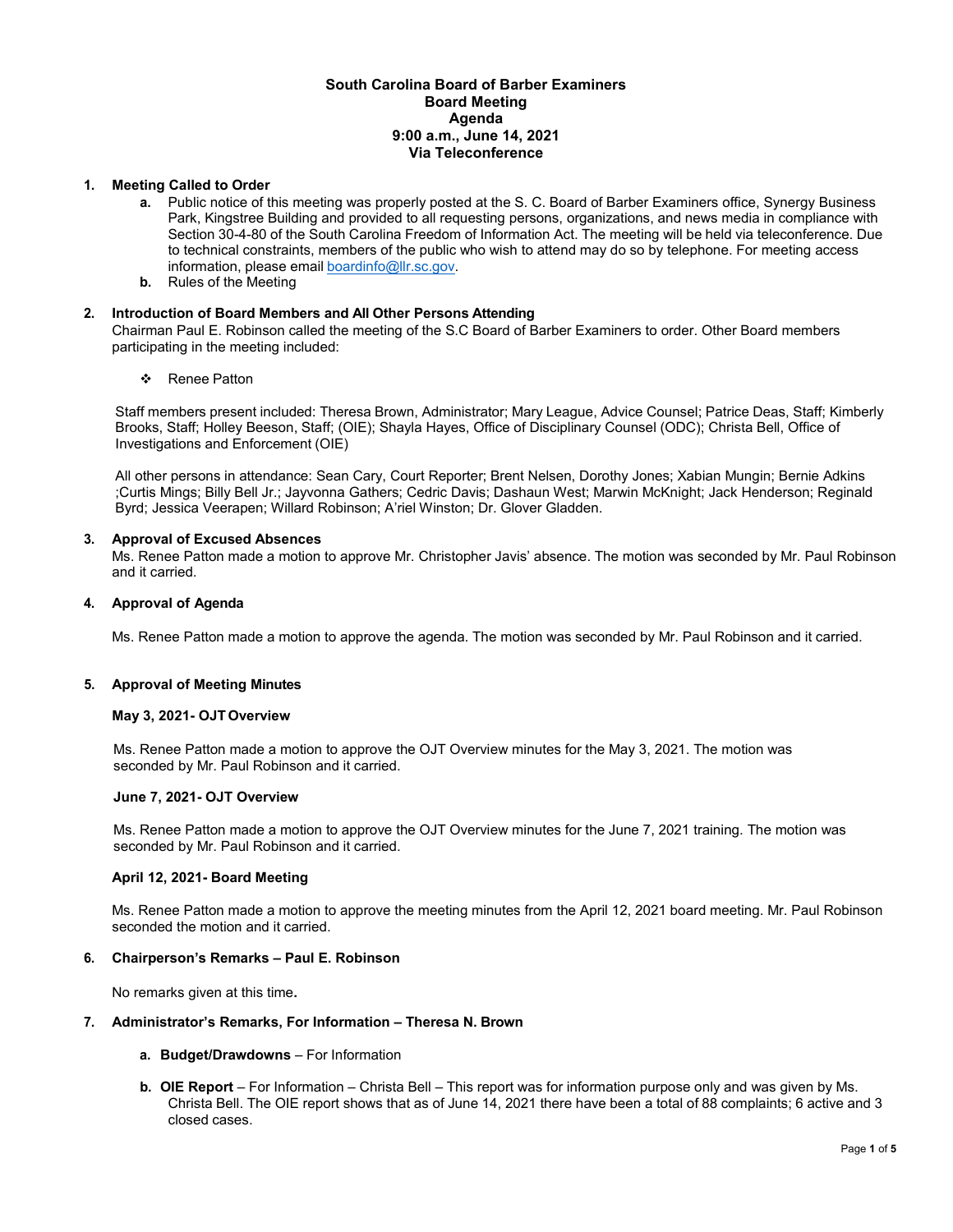**c. IRC Report** – For Approval – Christa Bell- the IRC report for investigations is dated June 14, 2021. There was 7 case for dismissal; 10 cases for dismissal cease and desist case; and 3 cases letter of caution; 2 formal complaint; 8 cases for consent agreement (CA): and 2 case for formal complaint.

A motion was made by Ms. Renee Patton to approve the IRC report and it was seconded by Mr. Paul Robinson.

- **d. ODC Report** For Information Shayla Hayes- the ODC report is for informational purposes only. There were 15 open cases, 0 pending IRC, 7 pending CA/MOA open case, 0 pending Hearings/rescheduling cases, 8 pending final order hearing/ board action, 24 closedcases.
- **e. Inspection Report**  For Information Christa Bell In January 2021, there were 202 attempted inspections; 52 were closed at the time of inspection, and 102 were conducted. In February 2021, there were 185 attempted inspections; 56 were closed at the time of inspection, and 102 were conducted. In March 2021, there were 192 attempted inspections; 30 were closed at the time of inspection and 144 were conducted. In April 2021, there were 173 attempted inspection; 27 were closed at the time of the inspection and 123 were conducted. In May 2021, there were 119 attempted inspection; 27 were closed at the time of inspection and 81 wereconducted.

## **8. New Business**

## **a. Consideration of Student Permit**

**i.** Xabian Mungin

This case was rescheduled for the next board meeting.

**ii.** Billy Bell Jr.

Mr. Billy Bell Jr. was representing himself and requested to appear before the board for a fourth student permit. His instructor, Dorothy Jones, was present. Mr. Bell shared with the board why he should be granted a fourth student permit.

Ms. Renee Patton made a motion to accept a fourth student permit for Mr. Bell, knowing it will not be a fifth. Mr. Paul Robinson seconded the motion and it carried.

**iii.** Cedric Davis

Mr. Cedric Davis was representing himself and was asked to appear before the board, requesting an apprentice license with a criminal background report. Mr. Davis is currently under supervision by the South Carolina Department of Probation, Parole and Pardon services in Dillion County. Mr. Davis provided a statement about his background and indicated his passion for barbering.

Ms. Renee Patton made a motion to go into executive session for legal advice. Mr. Paul Robinson seconded the motion and it carried.

Ms. Renee Patton made a motion to come out of executive session. Mr. Paul Robinson seconded the motion and it carried. No motions were made or votes were taken during executive session.

Ms. Renee Paton made a motion to approve Mr. Davis apprentice license with the stipulation that Mr. Davis provides a clean background report before December 1<sup>st</sup>.Ms. Renee Patton stated that if the Sled report comes back with any new conviction, he will have to appear before the board.

#### **b. Consideration of Licensure**

**i.** Jayvonna Nacole Gather

Ms. Jayvonna Gathers appeared before the board to request a hair braider registration with a criminal background report. Ms. Gathers provided a statement about her background and indicated her passion for braiding hair.

Ms. Renee Patton made a motion to approve Ms. Gathers hair braider registration with the stipulation that she provide a clean Sled report before December 31,2021 and a second Sled report in February before completing her probation.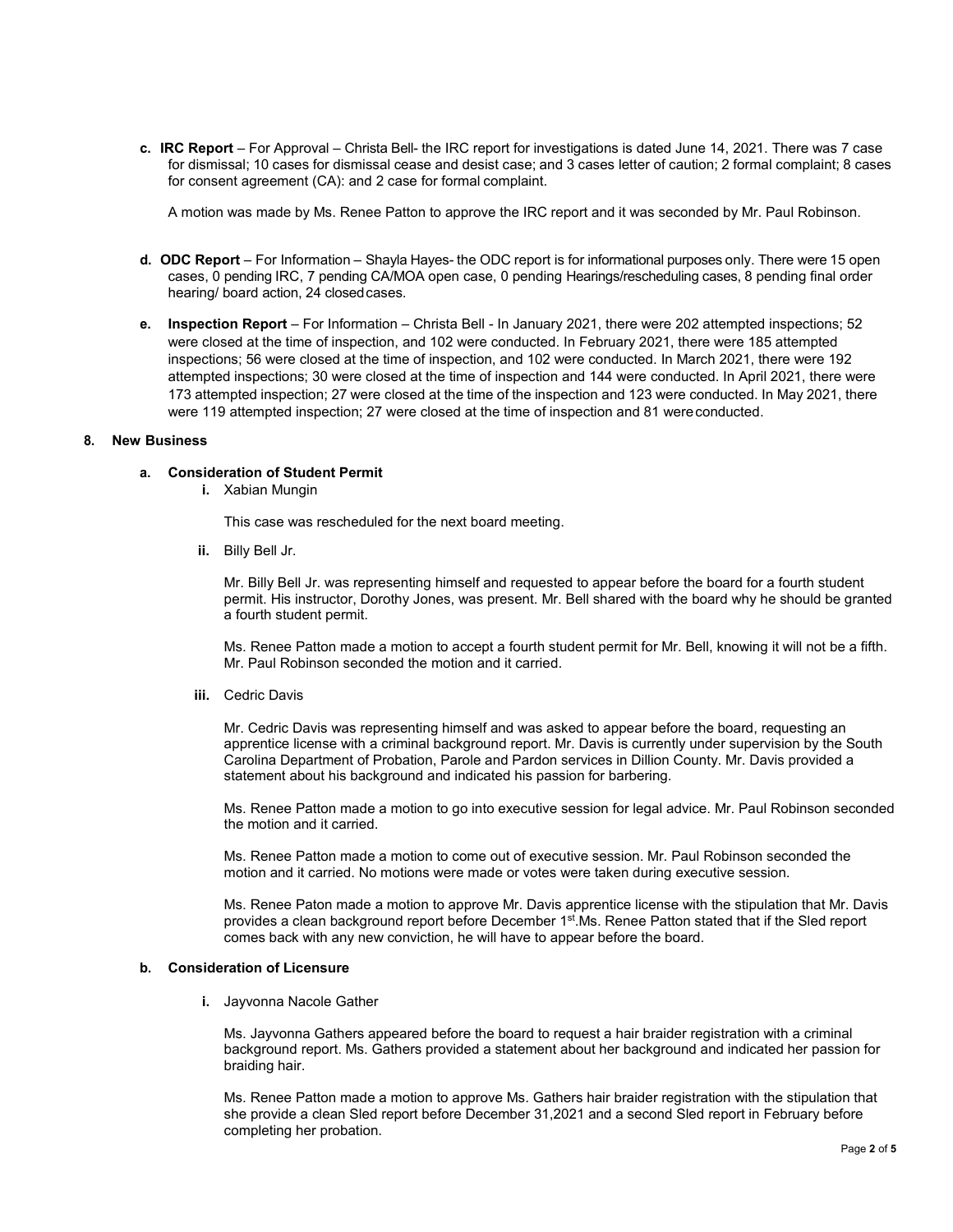Ms. Renee Patton stated that if the Sled report comes back with any new convictions, she will have to

appear

before the board.

### **c. Consideration of New Barber School**

**i.** Upstate Barber Academy

Mr. Curtis Mings appeared before the Board representing Upstate Barber Academy in regards to their request to be approved as a new barber college.

All application materials had been given to the board for review. Ms. Ming has been a licensed barber for 13 years and a licensed instructor for 7 years. The school's requested start date will be the beginning of July.

Ms. Renee Patton made a motion to approve Upstate Barber Academy as a new barber school pending inspection by LLR and a Board member. Mr. Paul Robinson seconded the motion and it carried.

**ii.** Lexington Two Innovation Center

Lexington Two Innovation Center was seeking approval for a new barber school. Mr. Chet Henderson, Ms. Joni Coleman and Bernie Adkins represented the school before the Board.

All application materials had been given to the Board for review. The school requested to open in the fall of 2021.

Ms. Renee Patton made a motion to approve Lexington Two Innovation as a new barber school pending inspection by LLR and a Board member. Mr. Paul Robinson seconded the motion and it carried.

### **9. Hearings - Shayla Hayes**

## **a. 2020-81**

This case was in the matter of Reginald Byrd. Mr. Byrd appeared before the Board but waived his right to an attorney. Mr. Byrd is a registered barber and was issued his barber license on November 21, 2003. Respondent was duly licensed at all times relevant to this matter. Ms. Shayla Hayes presented the findings of the case.

Ms. Renee Patton made a motion to go into executive session. It was seconded by Mr. Paul Robinson and the motion carried.

Ms. Renee Patton made a motion to come out of executive session and it was seconded by Mr. Paul Robinson. No votes were taken or motions were made during the executive session.

Ms. Renee Patton made a motion that the State proved its case of Memorandum of Agreement (MOA). Mr. Reginald Byrd was fined \$250 and it should be paid within 90 days from the date of the order. Ms. Patton stated to Mr. Bryd that he needs to make sure his license is not affiliated with the shop. The motion was seconded by Mr. Paul Robinson and it carried.

## **b. 2020-74**

This case was in the matter of Willard Robinson. Ms. Shayla Hayes presented the findings of the case. Mr. Willard Robinson appeared before the Board but waived his right to an attorney. Mr. Willard Robinson is currently licensed with the Board as a Master Hair Care Specialist and Barber Instructor. Mr. Robinson is also the owner and manager of Jimmy & Schoolboy Barber Shop.

Ms. Renee Patton made a motion to go into executive session for legal advice. It was seconded by Mr. Paul Robinson and the motion carried.

Ms. Renee Patton made a motion to come out of executive session and it was seconded by Mr. Paul Robinson. No votes were taken or motions were made during the executive session.

Ms. Renee Patton made a motion that the State proved its case of the Memorandum of Agreement (MOA). Mr.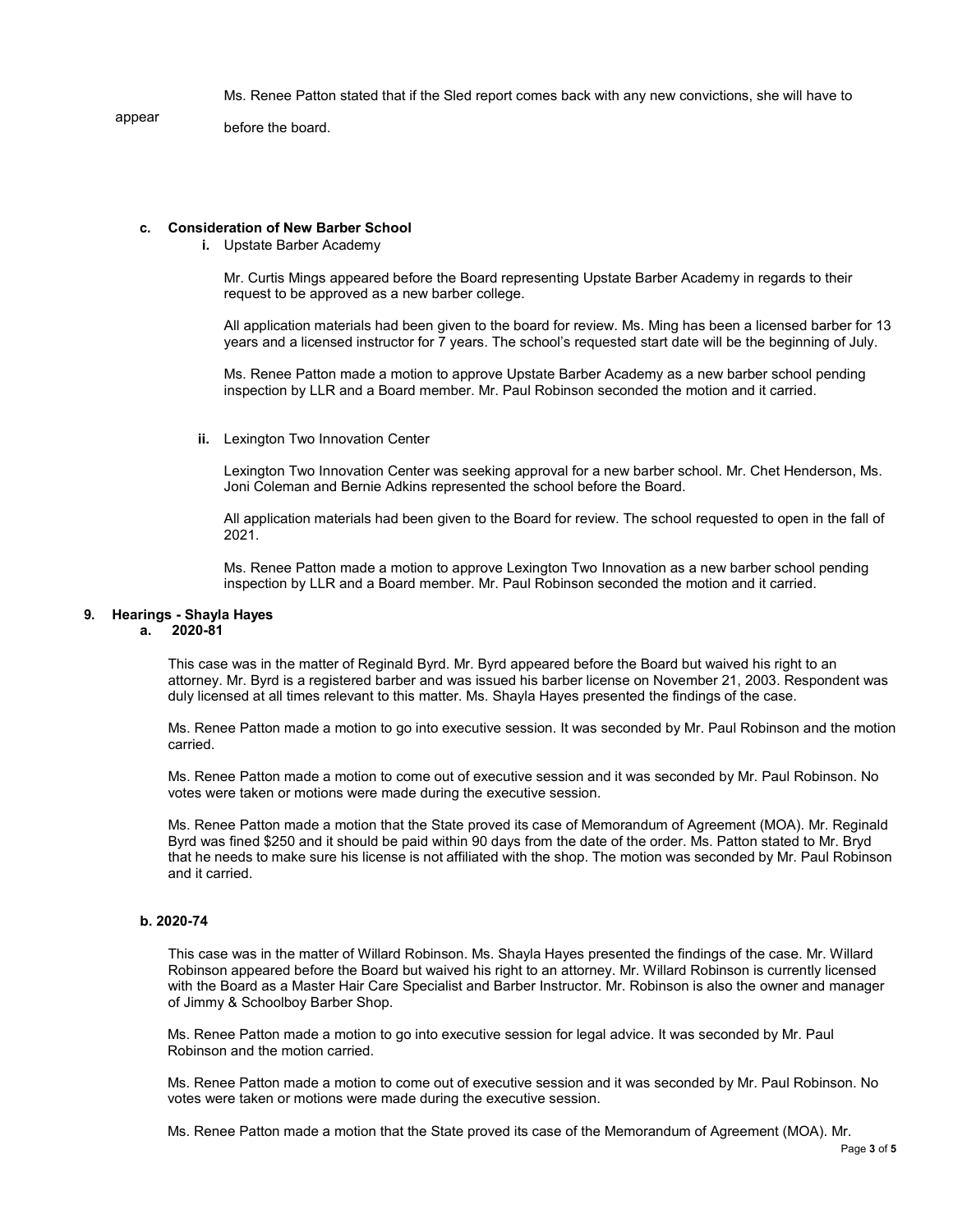Willard Robinson should be fined \$500 and it should be paid within 90 days from the date of the order. Mr. Paul Robinson seconded the motion and it carried.

5-minute comfort break at this time.

## **10. 2021 NABBA Annual Meeting**

Ms. Renee Patton made a motion to approve Mr. Paul Robinson and Ms. Renee Patton to attend the 2021 NABBA annual meeting in Arlington, Virginia. Mr. Paul Robinson seconded the motion and it carried.

## **11. Consideration of Virtual or In-person Meetings**

Ms. Renee Patton motioned to attend one more virtual Board meeting and begin in person meetings starting October 11, 2021. Mr. Paul Robinson seconded the motion and it carried.

## **12. Consideration of Continuing with Distance Learning**

Ms. Renee Patton made a motion to continue distance learning until the next Board meeting in order to get feedback from schools. Mr. Paul Robinson seconded the motion and it carried.

## **13. Review and Interpretation of Mobile Barber Bill**

Ms. Mary League discussed provisions about the Mobile Barber Bill with the Board members. Mr. Paul Robinson discussed Section D #2 of the barber Bill which reflects the annual renewal for barber permits. Mr. Robinson stated that permits need to be bi-annually. Mr. Robinson stated that mobile barber shops should have hot and cold running water.

The Board discussed that all mobile barber shops must follow the same guidelines and regulations as a brick and mortar barbershop. The Board discussed that registered barbers and master hair care specialists should be the only licensed individuals that will be able to provide services in a mobile barber shop. Mr. Paul Robinson stated that a student barber, a hair braider, and an OJT student should not be allowed to work in a mobile barber shop.

Ms. Renee Patton made a motion to adopt the interpretations that were discussed as guidance for the Mobile Barber Shop Bill. Mr. Paul Robinson seconded the motion and it carried.

Ms. Renee Patton made a motion for Mr. Paul Robinson to be the point of contact for any questions regarding applications, portable barbershop, and any interpretation of the Bill**.** Mr. Robinson seconded the motion and it carried.

## **14. Consideration of Mobile Barber Task Force**

Mr. Paul Robinson made a motion to establish five members for the Mobile Barber Task Force. The five members include Mr. Brent Nelsen, Mr. Marwin McKnight, Mr. Christopher Jarvis, Ms. Renee Patton and Mr. Paul Robinson. This meeting is to discuss regulations concerning mobile barbering and portable barbers. Ms. Renee Patton seconded the motion and it carried.

## **15. Consideration of Board Meeting Dates for 2022**

Ms. Renee Patton made a motion to approve board meeting dates for 2022. Mr. Paul Robinson secondedthe motion and it carried**.**

## **16. Board Member Reports**

Ms. Renee Patton asked Ms. Brown for updates on an inspection in the Aiken and Upstate area. Ms. Brown stated that she would get this information to her as soon as possible.

Ms. Brown stated to the Board that she would like to schedule the Mobile Barber Task Force meeting as soon as possible. The Board agreed to set the date for July 29, 2021 at 9:00 a m.

A motion was made by Mr. Paul Robinson to add Dr. Glover Gladney to the Barber Task force.